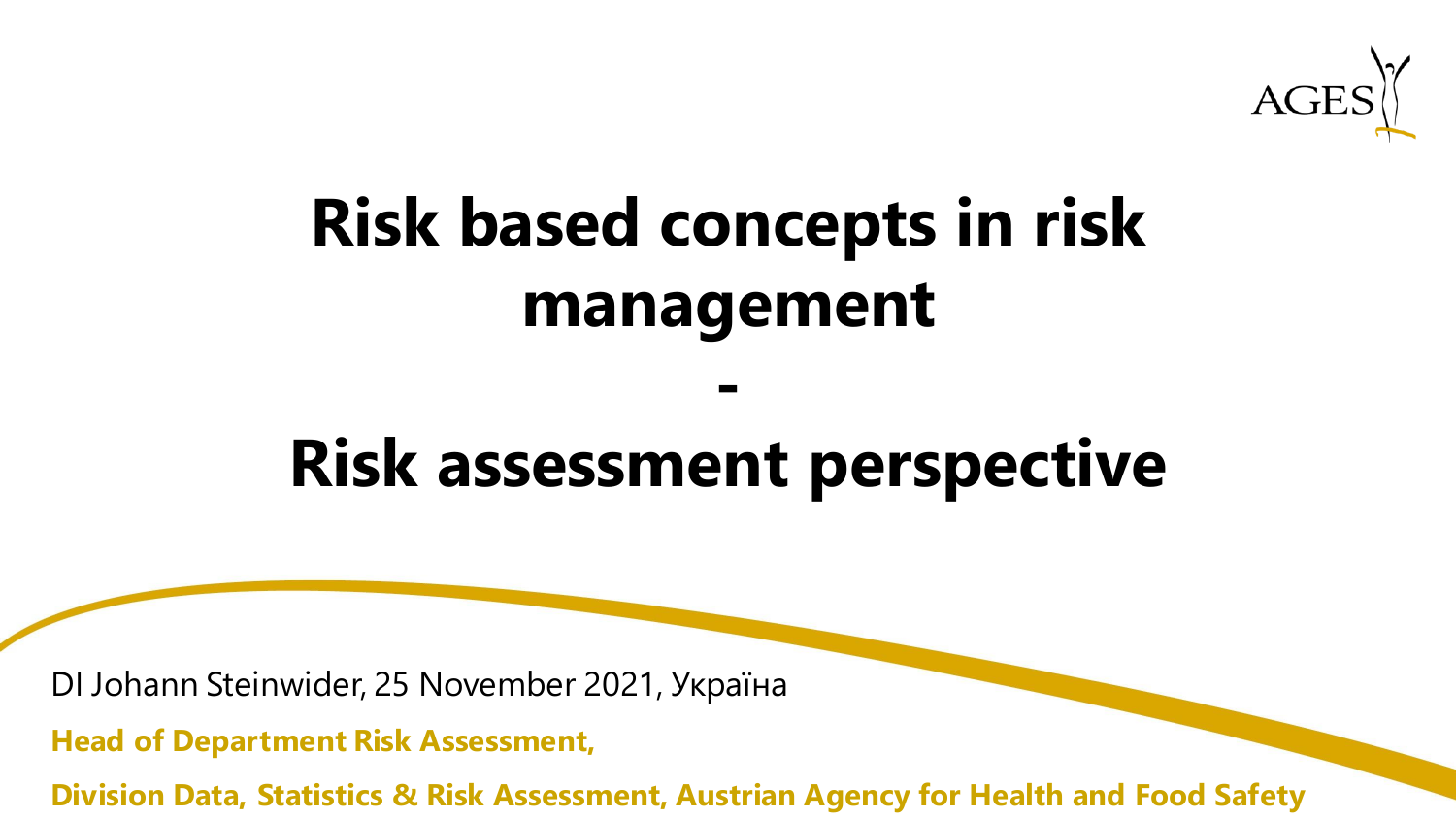## **Collaboration between Risk assessment and Risk management**

### **Risk Communication**

Exchange of information regarding risks, other factors, risk perception, between risk assessors, risks managers, science, industry and consumers

**Risk Assessment** Science based

**Management** Policy based

Consideration of other factors

**Risk**

Aim: **Risk reduction** 

**Compare WHO, 30.3.2016,** 

**<http://www.fao.org/food/food-safety-quality/capacity-development/risk-analysis/en/>**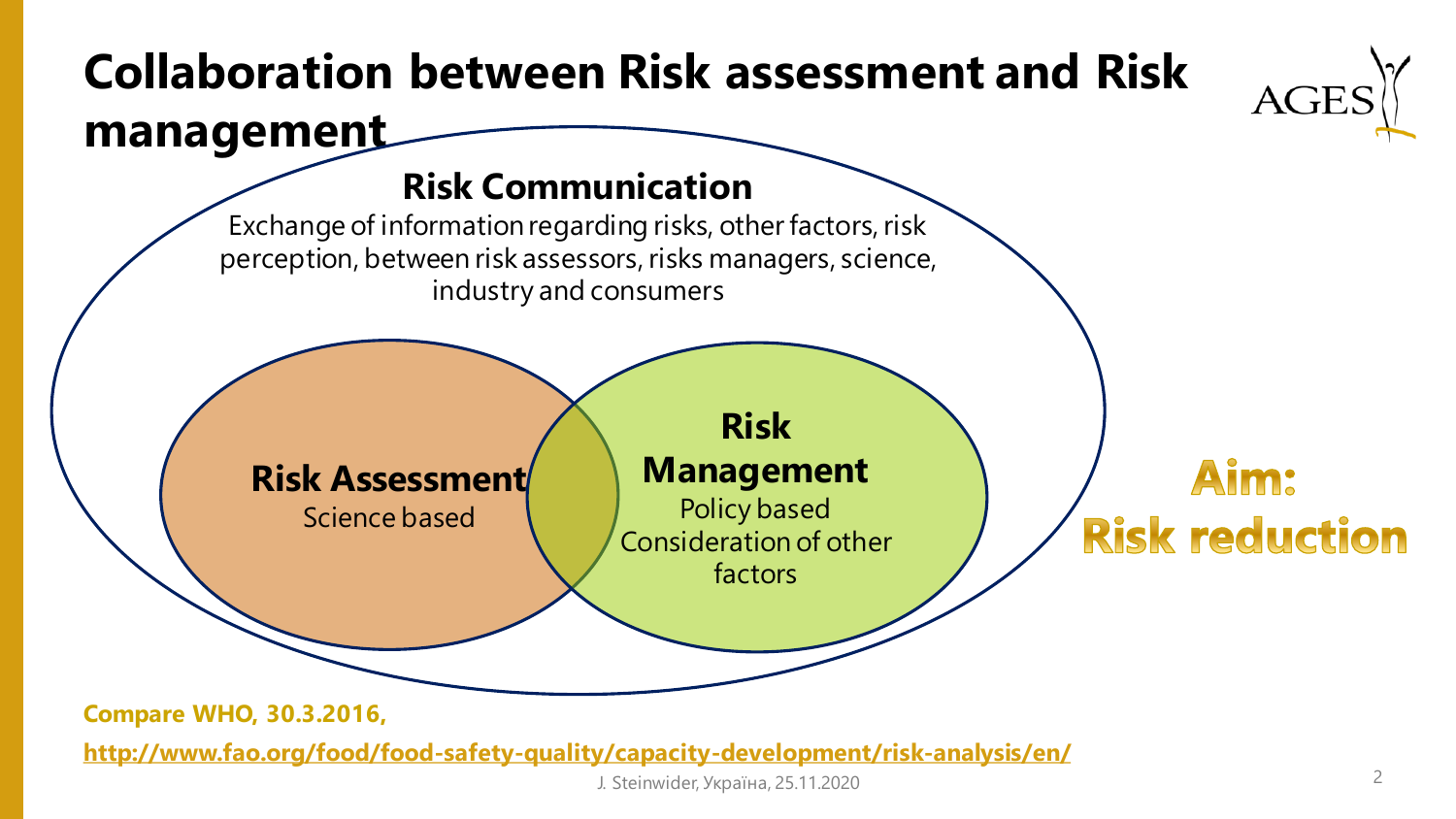### **Risk based concept in food safety Continuous improvement of control systems Control plans\* Expert appraisals\*** Risk management contaminants in food<br>
Control/safety objectives **Data analysis, risk assessment\* Reporting, risk communication\* Knowledge, data\*** • Register for food companies, or Livestock • Database for contaminants in food • Control/safety objectives... Analysis

#### **Each loop increases knowledge and will continually improves food safety**

\* Task or major contribution of risks assessment

J. Steinwider, Україна, 25.11.2020 3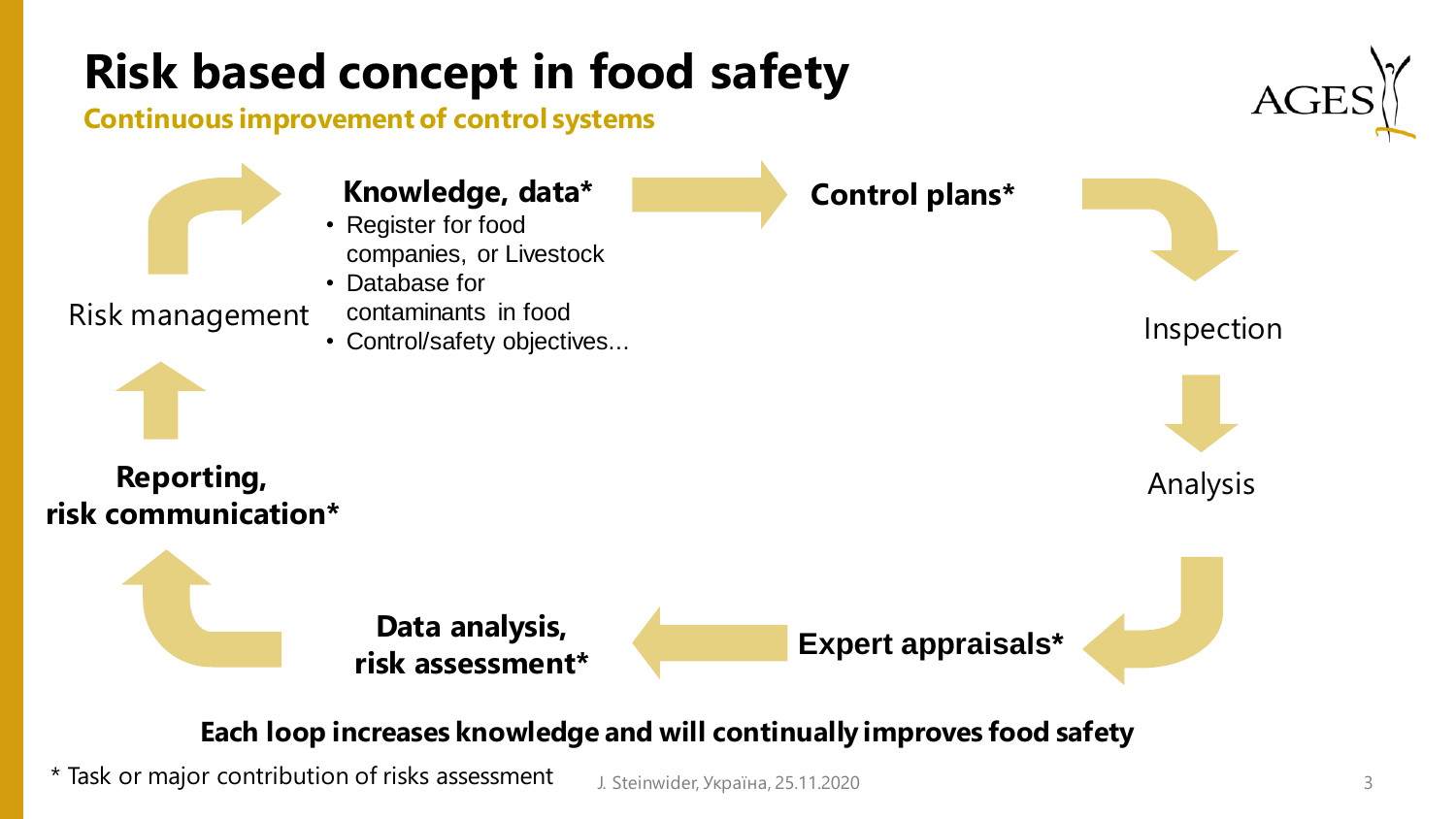## Collaboration and "functional separation of RA and RM



#### **National level: More or less formal,**

- Setting or enforcing legislation
- **T** "use" or "translation" of international assessment for national questions (e.g. different exposure?)
- **In case of emergence: Urgent advice, time** pressure and lack of information

#### **Expectations**

- clear and instant answers
- support in problem solving
- shared responsibilities!

#### **Formal, long term Process:**

- A Risk Assessment Unit is a long term investment in food safety
- Clear separation of work and responsibility
- e.g. Process of European Union
	- 1. Request
	- 2. Acceptance
	- 3. Definition of terms of reference
	- 4. Establishing a working group
	- 5. Public consultation on the results
	- 6. Publishing the risk assessment

7. ….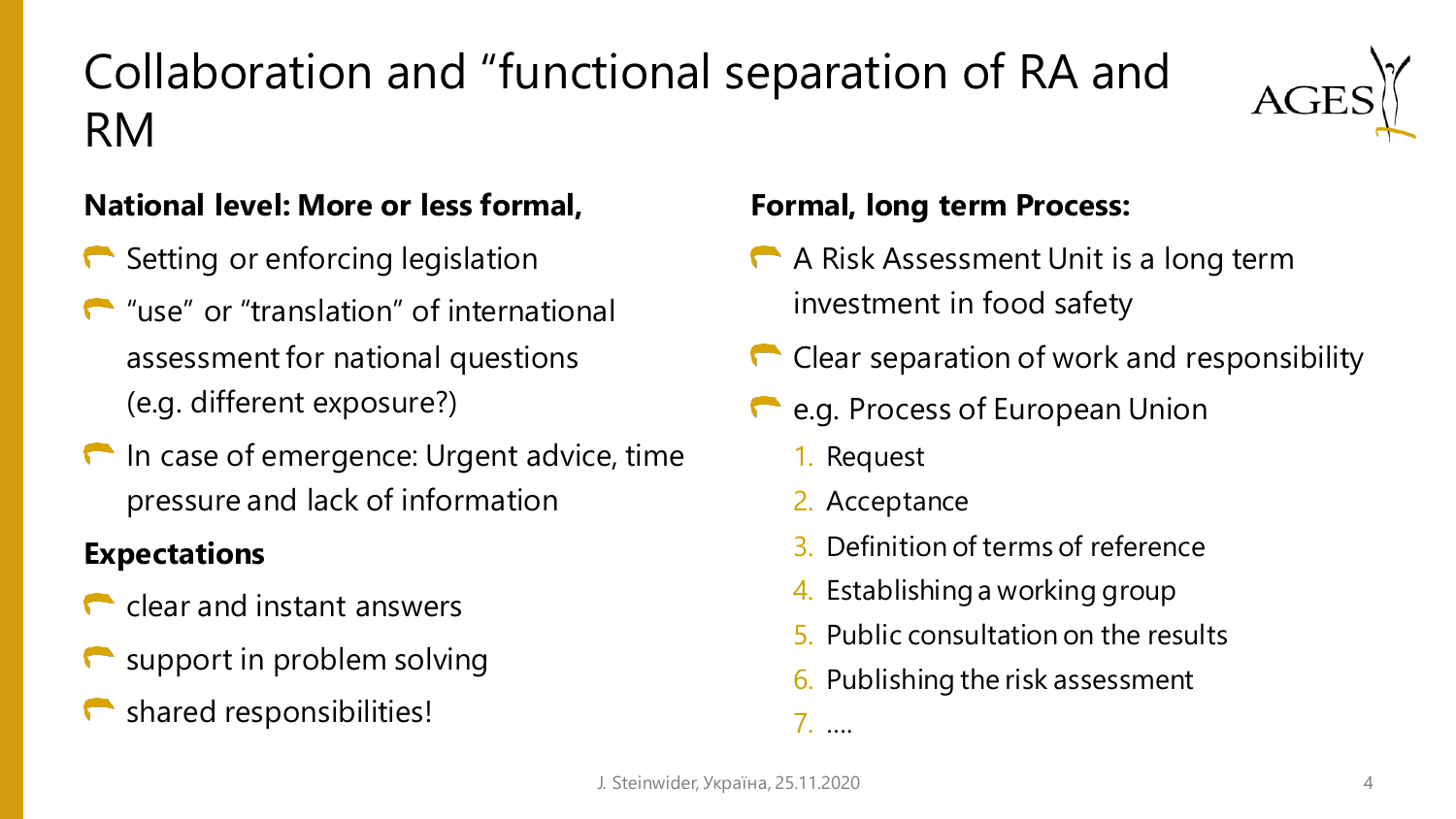### International collaboration on different stages of Risk Assessment **Focus an national level**

|                            | <b>Risk Assessment Steps</b>   | <b>Activities</b>                                                                                                       | National/<br><b>International</b>       |
|----------------------------|--------------------------------|-------------------------------------------------------------------------------------------------------------------------|-----------------------------------------|
|                            | <b>Hazard Identification</b>   | <b>Identification via international</b><br>Network (RASFF, EFSA, WHO,),<br><b>Collection of relevant</b><br>information | international,<br><b>EFSA, national</b> |
| $\overline{2}$             | <b>Hazard Characterisation</b> | Describe hazards according to<br>different research reports,<br>toxicological studies, etc.                             | international,<br><b>EFSA, national</b> |
| $\overline{3}$             | <b>Exposure Assessment</b>     | Analyse of national Exposure(s)                                                                                         | <b>National, EFSA</b>                   |
| $\boldsymbol{\mathcal{A}}$ | <b>Risk Characterisation</b>   | <b>Description of Risk for national</b><br>citizens                                                                     | National,<br><b>EFSA</b>                |

AC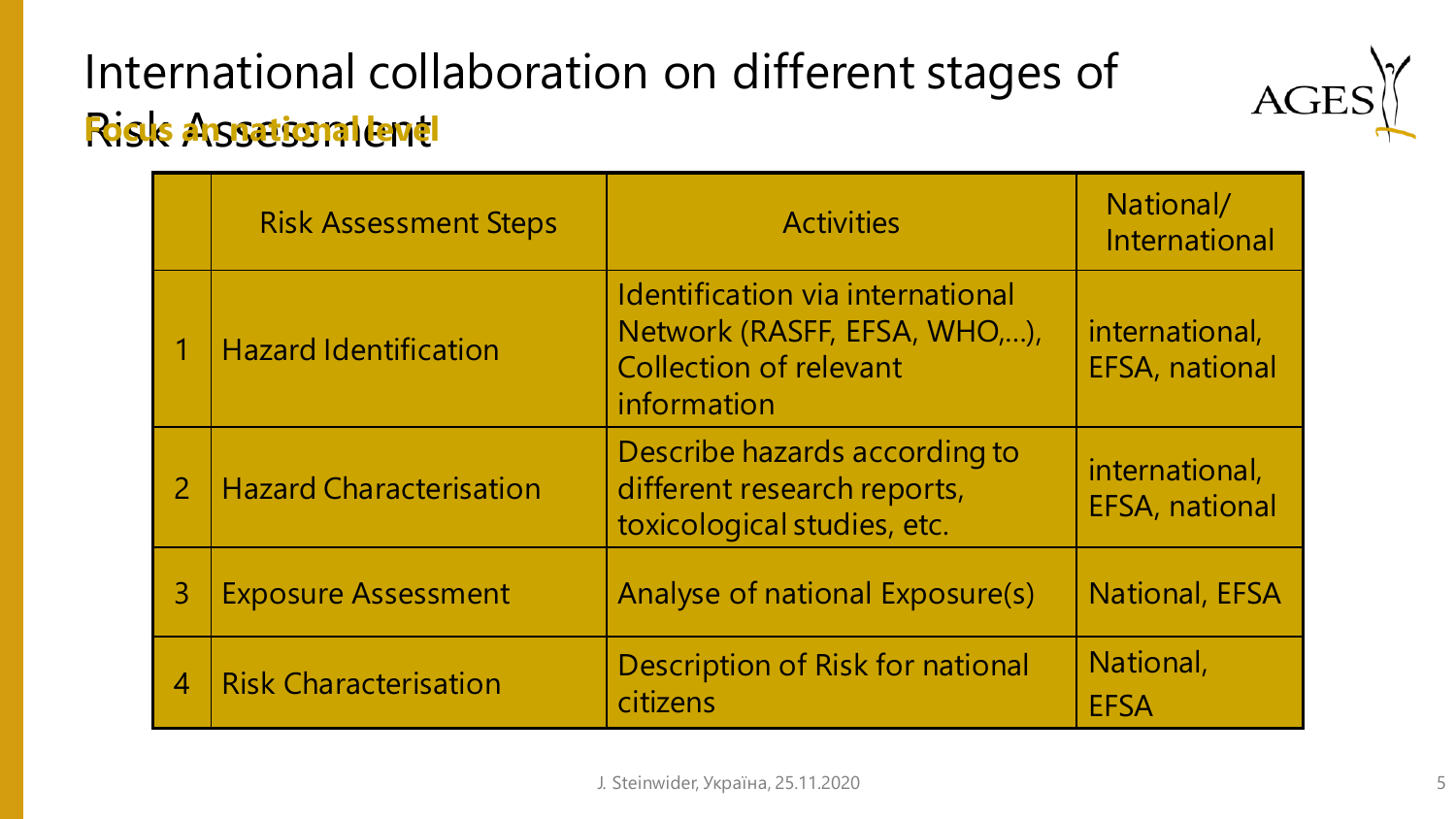# Scientific support for decision making



### **Solution-oriented evaluation of data and knowledge about risks**

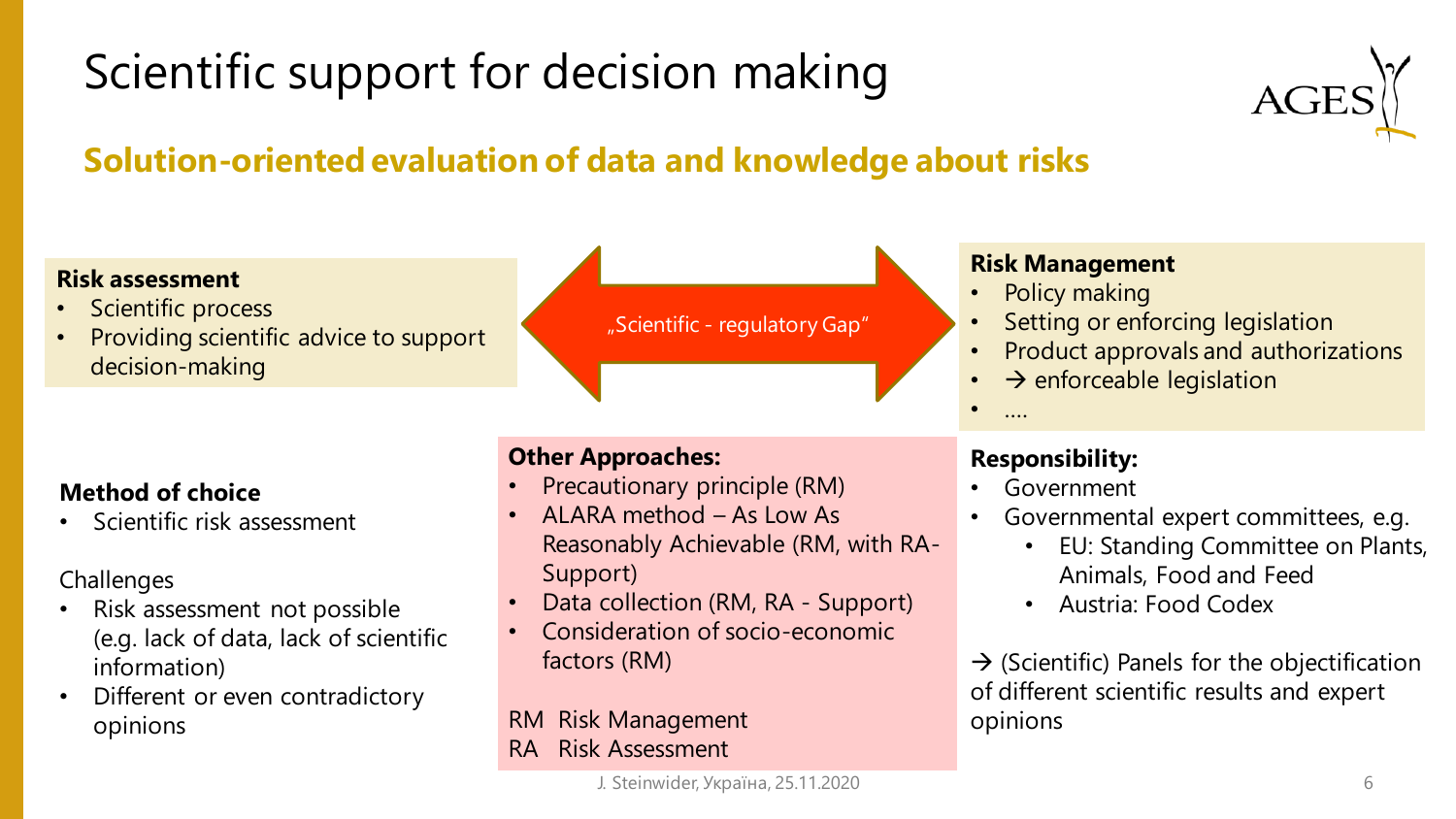### Resources for Risk Assessment

![](_page_6_Picture_1.jpeg)

- Knowledge and data
	- Registers for farms, food companies, livestock,
	- Database for bacterial and chemical contaminants in food
	- Food consumption data
	- International Risk Assessment Opinions and Scientific Studies
- Experts from different fields
	- Hygiene, Microbiology, Toxicology, Chemistry, Nutrition
	- Animal Health, food production, Agronomy,
- Experts with many years of experience and courage
	- to reach defensible results and decisions (in their field of competence)
- (Scientific) Panels for the objectification of different scientific results and risk assessment opinions
	- Representatives from
	- Risk Assessment, Risk Management
	- **Science**
	- Producers and Consumers

• Statisticians, Data managers

….